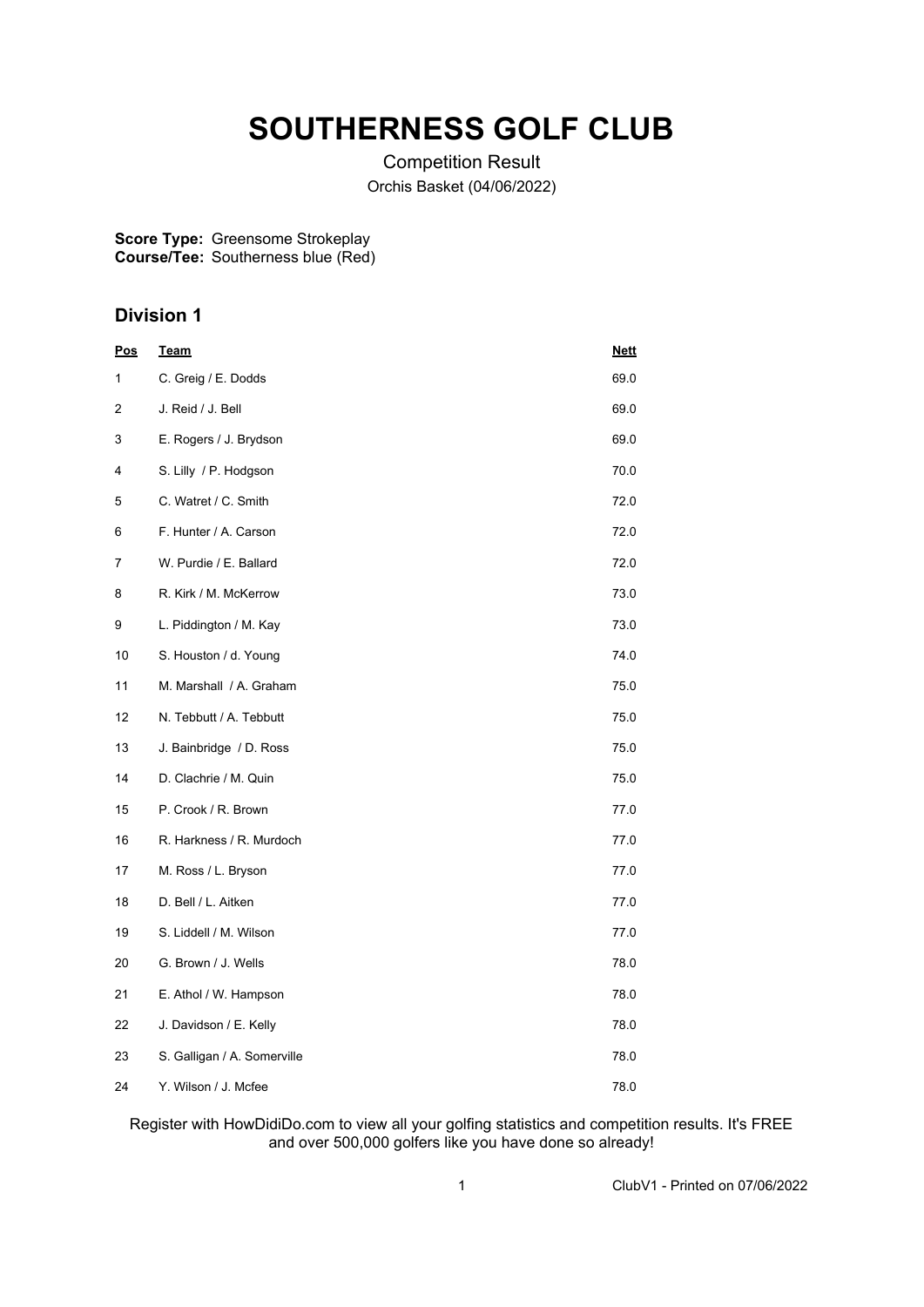**Score Type: Course/Tee:** Greensome Strokeplay Southerness blue (Red)

### **Division 1**

| Pos | <b>Team</b>                 | <b>Nett</b> |
|-----|-----------------------------|-------------|
| 25  | J. Irvine / M. Corbett      | 78.0        |
| 26  | S. Tomlinson / M. Cranston  | 79.0        |
| 27  | A. Cloy / L. West           | 79.0        |
| 28  | A. Kerr / A. Robison        | 80.0        |
| 29  | M. Nicol / S. Morrison      | 81.0        |
| 30  | A. Walker / A. Thomson      | 81.0        |
| 31  | D. Moor / Z. Livingstone    | 81.0        |
| 32  | F. Macgregor / j. martin    | 81.0        |
| 33  | J. Lumsden / A. Macfarlane  | 82.0        |
| 34  | L. Jack / F. Allison        | 82.0        |
| 35  | H. Campbell / S. Wallace    | 82.0        |
| 36  | P. Moffat / C. Clark        | 82.0        |
| 37  | S. Niven / M. Halliday      | 83.0        |
| 38  | J. Gibson / K. Rice         | 84.0        |
| 39  | A. Robertson / S. Robertson | 85.0        |
| 40  | K. McCall / D. Walker       | 86.0        |
| 41  | I. Watson / C. Ironmonger   | 86.0        |
| 42  | A. Henderson / J. Purdie    | 90.0        |
| 43  | F. Walker / S. White        | 91.0        |
| 44  | M. Davidson / R. Haddow     | 91.0        |
| 45  | r. Schutz / M. Copp         | NR.         |
| 46  | K. Howie / H. Lyon          | <b>NR</b>   |

Register with HowDidiDo.com to view all your golfing statistics and competition results. It's FREE and over 500,000 golfers like you have done so already!